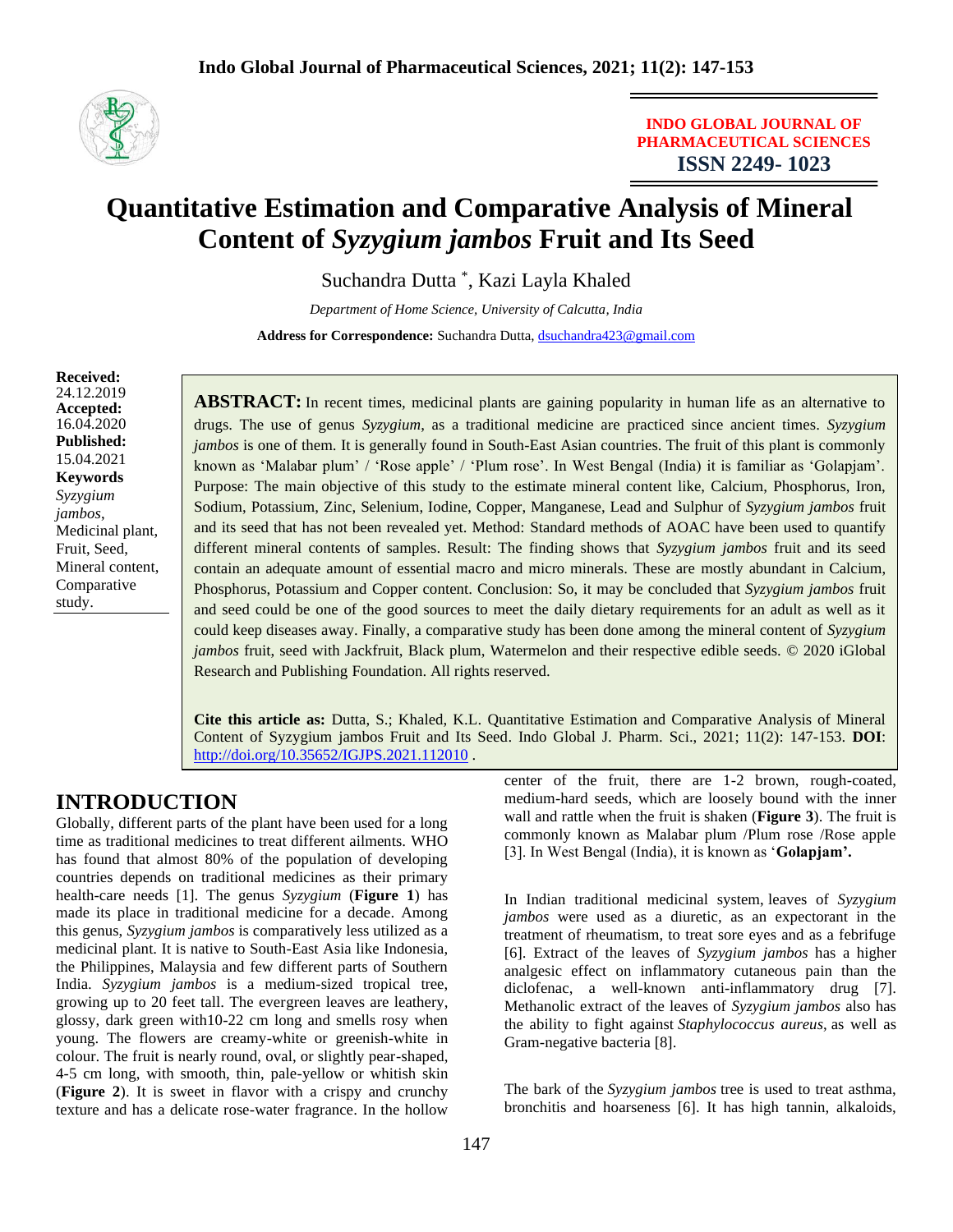saponins, terpenoids and flavonoids content [9]. It has been detected that the methanolic extract of stem bark has significant free radical scavenging activity, antibacterial and antifungal activity [10].

| kingdom        | Plantae         |
|----------------|-----------------|
| Sub kingdom    | Viridiplantae   |
| Super division | Embryophyta     |
| Division       | Tracheophyta    |
| Sub division   | Spermatophytina |
| Class          | Magnoliopsida   |
| Order          | Myrtales        |
| Family         | Myrtaceae       |
| Genus          | Syzygium        |
| Species        | Syzygium jambos |
|                | (L.) Alston     |

**Figure 1: Taxonomical classification [2]**



**Figure 2: Syzygium jambos fruit [4]**



**Figure 3: Syzygium jambos seed inside a fruit [5]**

As a herbal medicine, the fruit has been used as a tonic for the brain and liver and as a diuretic. The flowers are believed to reduce fever. The seeds are used to treat diarrhea, dysentery and catarrh [6]. Aqueous extract of seed has greater activity against *V. cholerae* when compared with standard antibiotics such as streptomycin and tetracycline. In Nicaraguarura, people use an infusion of roasted and powdered seed as an anti-diabetic [11].

*Syzygium jambos* fruit is not much cultivated and explored rather consumed by local people of India, especially in West Bengal. Though, the full range of goodness of the fruit and its seed is still unfamiliar to the common people. Therefore, the main objectives of this study are-

- To estimate the mineral content of the fruit and its seed.
- To make a comparative study of minerals and trace elements content between *Syzygium jambos* fruit and its seed.
- These minerals and trace elements content is further compared with other common fruits and their respective edible seeds.

# **MATERIALS AND METHODS**

### **1. Sample collection and identification**

*Syzygium jambos* fruits were collected from the market of Baruipur, situated near Kolkata (West Bengal), India. The sample was identified by the Botanical Survey of India, Shibpur, Howrah. The Specimen No. is UC/SD-01, dated on 30.12.2019

### **2. Preparation of working solution [12]**

The ripe fruit and matured seed were selected for the quantitative estimation of the minerals. Firstly, the samples were washed thoroughly. Then 5g of each sample was crushed and digested with 10 ml of 5 N concentrated hydrochloric acid. The mixtures were kept on a water bath and evaporated almost to dryness. The solution was cooled and filtered into a 100ml standard flask and diluted to volume with distilled water.

### **3. Mineral Analysis**

The mineral content of both samples were determined by the methods of Association of Official Analytical Chemists<br>(AOAC) with the help of Atomic absorption (AOAC) with the help of Atomic absorption spectrophotometer (ICP-OES ; Model No. ICAP6800, Serial No. ICP 20073108) calibrated with NIST certified multistandards.

### **3.1 Determination of Calcium (Ca) content [13]**

About 1ml of the sample was pipetted into a test tube in duplicate. Then 3ml of calcium working reagent was added and absorbance at 512nm was read against the blank.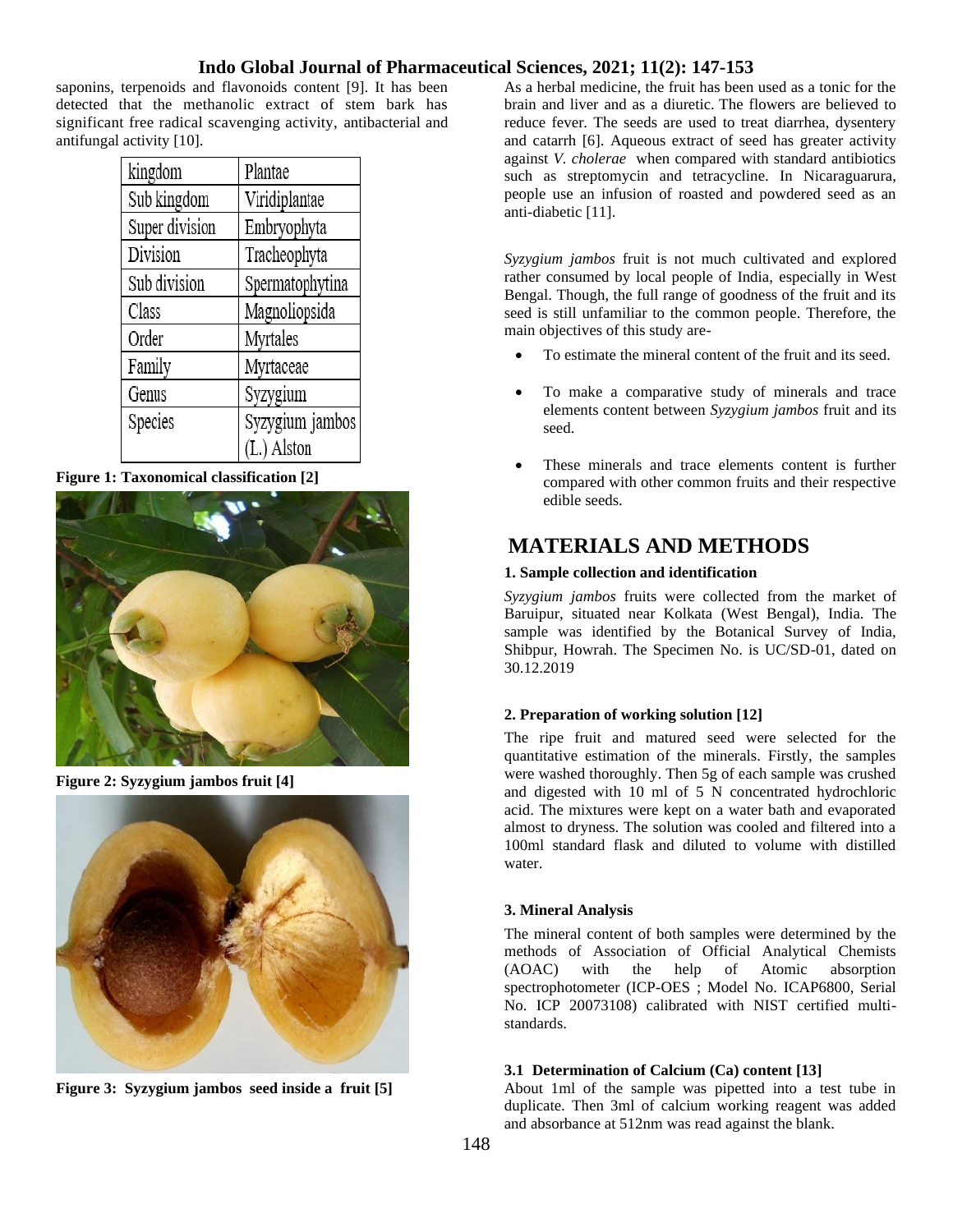#### **3.2 Determination of Sulphur (S) content [12]**

1 ml of the sample solution containing 5% of  $H_2O_2$  was mixed with 6 ml of the colouring reagent (5 ml of 0.01 mol/l) dimethyl sulphoneazo- III of 0.01 mol/l, 5ml of 1 mol /1  $KNO<sub>3</sub>$ , 1.25 ml of 0.01 mol  $K<sub>2</sub>SO<sub>4</sub>$  and 10ml of conc. acetic acid were mixed in 200ml double-distilled water and then topped up with ethanol to make up 11 of fluid). Then, the mixture was allowed to stand for 30 minutes. Then the sample was measured photometrically at 655nm against a blank sample.

#### **3.3 Determination of Phosphorus (P) content [12]**

An aliquot of 5ml of the sample solution was pipetted in a 10 ml volumetric flask and 1ml of Ammonium molybdate solution was added to it, then mixed well and allowed to stand for a few seconds. 1ml of hydroquinone solution was added to it, mixed well and  $Na<sub>2</sub>SO<sub>3</sub>$  solution is added to it. The solution was diluted to make up the volume with water and shaken thoroughly. The time allowed for a reaction was about 30 minutes and absorbance was taken at 650nm.

#### **3.4 Determination of Manganese (Mn) content [13]**

5ml of the sample was taken into a test tube in duplicate and 0.25ml of concentrated sulphuric acid was added and boiled for 1 hour in a boiling water bath. A spatula tip full sodium periodate was added and heated for another 10 minutes, cooled and the absorbance was taken at 520nm against the blanks.

#### **3.5 Determination of Selenium (Se) content [13]**

About 1ml of the sample was taken into a test tube in duplicate. Then 1ml of concentrated HCl and 0.4ml of 2,4 dinitrophenyl hydrazine/N-1, Napthylethlenediamine hydrochloride (2,4-DrPH-NEDA) were added to it. Then 2.6ml of distilled water was added and mixed. The absorbance was measured at 520nm against the blank.

#### **3.6 Determination of Iron (Fe) content [13]**

About 2.5ml of the sample was pipetted into a test tube in duplicate and 0.4ml of 5N sodium hydroxide was added to bring the pH between 4.0-4.5. Soon 0.75ml of acetate buffer of pH 4.5 was added and 0.5ml of 25% hydroquinone was added and 0.5ml of 0.1% dipyridyl was also added and 0.35ml of distilled water added to make it up to 5ml. The absorbance was taken at 520nm against the blank.

#### **3.7 Determination of Sodium (Na) content [12]**

The fruit and seed samples for Na estimation was digested by diacid (a mixture of 100 ml conc.HNO<sub>3</sub> and 40 ml of  $60\%$ HCLO4) through wet ashing. The digest is diluted to the suitable concentration range so that the final concentration lies between 0 to 5 ppm. The samples are then read in a flame photometer at 598 nm wavelength.

#### **3.8 Determination of Potassium (K) content [13]**

5ml of the sample was taken into a test tube in duplicate. Then 2ml of cobalt nitrite was added, shaken vigorously and allowed to stand for 45 minutes and centrifuged for 15 minutes. The supernatant was drained-off and 2ml of ethanol was added to the residue. The solution was shaken vigorously and centrifuged for another 15 minutes. The supernatant was drained off and 2ml of distilled water was added to the residue. The solution was boiled for 10 minutes with frequent shaking to dissolve the precipitate. About 1ml of 1% choline hydrochloride and 1ml of 2% sodium ferric cyanide was added. Then 2ml of distilled water was also added and the solution was shaken to mix well. The absorbance was taken at 620nm against the blank.

#### **3.9 Determination of Lead (Pb) content [13]**

A volume of 5ml of the sample was taken into a test tube in duplicate and 5ml of 10% sodium citrate and 1ml of 25% ammonia were also added. From this mixture, metals were extracted by adding consecutively 5ml portions of the dithizone extraction solution until dithizone became green after extraction. After the extraction, the supernatant was separated from the residue, 12.5ml of 1% nitric acid was added, shaken and allowed to settle. The supernatant was transferred again to a dry test tube, 2.5ml of hydroxylamine hydrochloride, 2ml of ammonia and 2.5ml of dithizone were added to the supernatant. The mixture was shaken for 1minute and the residue was separated from the supernatant. The supernatant was discarded while the residue was allowed to settle and centrifuged for 15minutes. The absorbance was taken at 520nm against the blank.

#### **3.10Determination of Zinc (Zn) content [12]**

50ml of both the sample solution and 10ml dithizone solution are taken into 50ml 0.02 N HCl solution containing the Zinc. Shaken it for 1 minute and the phases were separated. The lower portion was collected in a test tube. Then, 5ml of the extract was taken in a 25ml volumetric flask, diluted to volume with CCl<sub>4</sub> and measured at 525nm.

#### **3.11Determination of Iodine (I) content [12]**

1ml of the sample solution is pipetted in a 10ml test tube with a stopper. To it, 1ml of distilled water and 1ml of As(III) solution were added. The test tubes were closed and warmed at 40 degrees for 40 minutes. In intervals of 1 minute, 1ml of the Ce(IV) solution, which was even warmed at 40 degrees, was added. After a reaction time of 15minutes at 40 degrees, the solution was treated with 0.5ml Brucine solution under shaking and heated to 100 degrees for 15 minutes. The colour turns into a deep orange-red indicating the presence of Iodine. After cooling to room temperature, absorbance was taken at 430nm in the spectrophotometer.

#### **3.12Determination Copper (Cu) content [12]**

An aliquot of 5ml of both samples was taken in a 125ml separating funnel. Then, 2ml of ammonium citrartesolution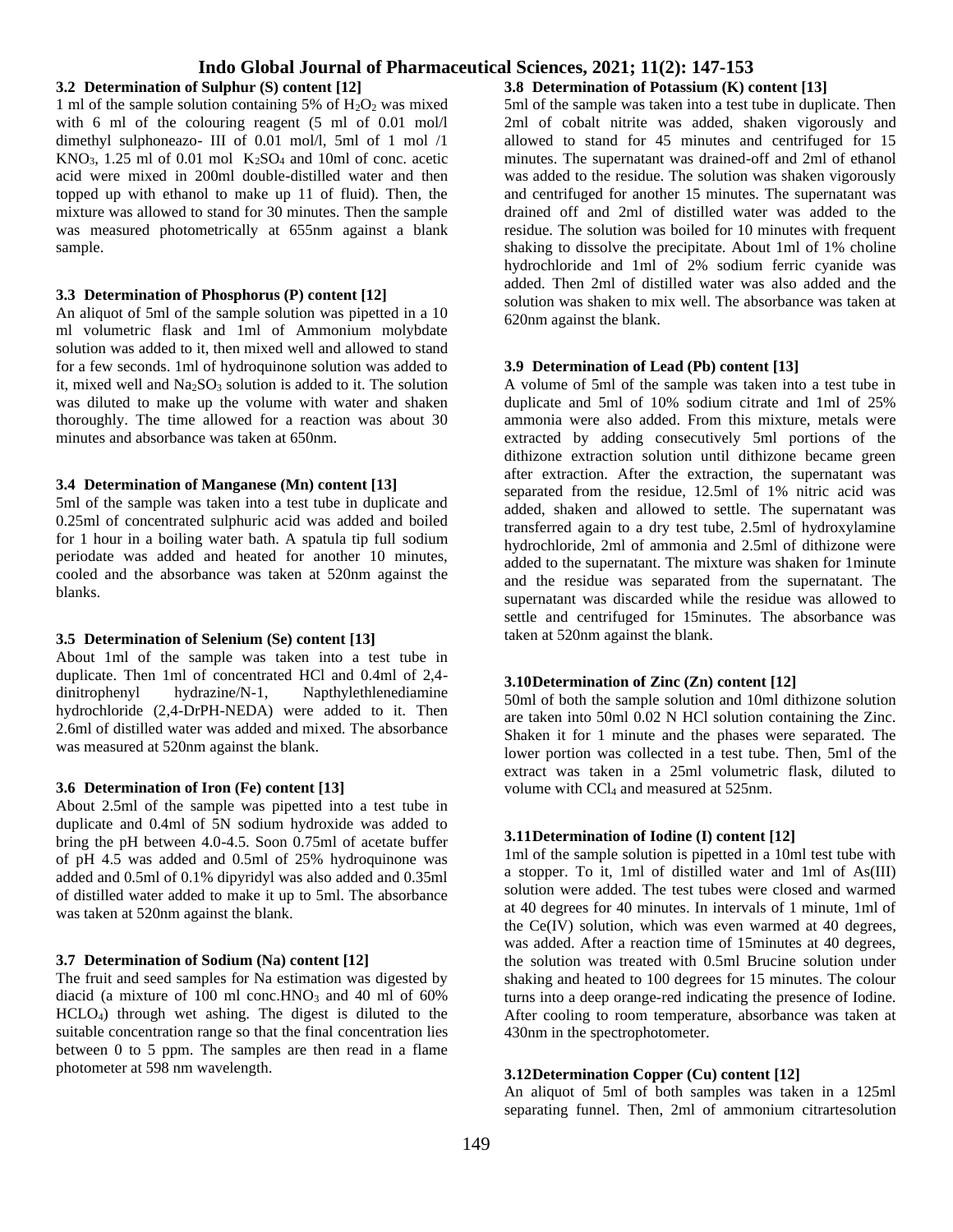and ammonium hydroxide  $(1+1)$  was added, until the solution turns pink. To it, 10ml of  $CCl<sub>4</sub>$  was added and shaken for 5 minutes. Next,  $CCl<sub>4</sub>$  is drained, contents were centrifuged for  $5$ minutes and absorbance was taken at 430nm.

# **RESULTS & DISCUSSION**

**Table 1: Mineral content of** *Syzygium jambos* **fruit and its seed**

| <b>Mineral</b> | Value $(mg/100 g)$ |                    |  |
|----------------|--------------------|--------------------|--|
|                | Syzygium<br>jambos | Syzygium<br>jambos |  |
|                | fruit              | seed               |  |
| Calcium        | 12.71              | 23.72              |  |
| Sulphur        | 10.31              | 12.73              |  |
| Phosphorus     | 11.63              | 14.62              |  |
| Manganese      | 0.045              | 0.093              |  |
| Selenium       | BDL(DL: 0.5)       | BDL(DL:0.5)        |  |
| <b>Iron</b>    | 0.73               | 1.15               |  |
| Sodium         | 0.71               | 0.79               |  |
| Potassium      | 45.62              | 329.32             |  |
| Lead           | 0.022              | 0.022              |  |
| Zinc           | 0.24               | 0.39               |  |
| <b>I</b> odine | BDL(DL: 0.6)       | BDL(DL:0.5)        |  |
| Copper         | 0.067              | 0.186              |  |

BDL : Below Detection Limit

DL : Detection Limit



**Figure 4: Mineral content of Syzygium jambos fruit and its seed**

Micronutrients like minerals, vitamins and antioxidants have medicinal properties. They play a vital role in regenerative processes and help to survive against ongoing oxidative stress in the body tissues. From **Table 1**, it can be seen that both *Syzygium jambos* fruit and its seed has a considerable amount of micronutrients like Calcium, Phosphorus, Potassium and essential trace element Copper (**Figure 4**).

According to ICMR, the Recommended Dietary Allowance for Indians – 2010, the daily dietary requirements of Calcium and Phosphorus are 600 mg for an adult [14]. Calcium and Phosphorus content of *Syzygium jambos* fruit is 12.71mg/100g, 11.63 mg/100g and its seed has 23.72mg/100g, 12.73 mg in 100g (**Table 1**) respectively. **Calcium and Phosphorus** are the most important structural components for both the skeleton and teeth. Calcium is also essential for blood regulation, membrane permeability, neuromuscular excitability, the transmission of nerve impulses. Phosphorus takes part in the production of ATPs that are used for generating energy within cells and it also participates in cell division and reproduction [15].

Another macromineral is **Potassium**, a major cation in the intracellular fluid that plays a crucial role in maintaining electrolyte balance in the body. It is also involved in the excitability of both nerve and muscle cells and regulates acidbase balance [16]. The amount of potassium in *Syzygium jambos* fruit and its seed is 45.62 mg/100g and 329.32 mg/100g, respectively, whereas the ICMR has suggested that daily requirement of Potassium are 3750 mg for men and 3225 mg for women[14].

According to the RDA of Indians, the daily dietary requirement of Copper for an adult is 1.7 mg/day[14]. The *Syzygium jambos* fruit, seed has 0.067mg/100g and 0.186mg/100g of copper respectively. **Copper** is one of the essential components for synthesis and maintenance of the normal hemoglobin status in the body, helps in muscle function and boosts immunity [16].

It has also been noticed that Lead (Pb) content in both fruit and seed is 0.022 mg/100g (i.e. 0.00022 mg/kg), which is less than the Permissible limit (0.1mg/kg) as recommended by WHO [17]. So, from this study it can be seen that *Syzygium jambos* fruit and its seed has the potentiality to become one of the good sources of these minerals which could make its place to meet daily dietary requirements for an adult individual without an adverse health effect.

From **Table 2** and **Figure 5**, it has been found that **Iron** content of *Syzygium jambos* fruit (0.73 mg/100g) is greater than jackfruit, blackplum and a watermelon (0.36mg/100g, 0.33mg/100g, 0.22 mg/100g respectively) and also **Zinc** content of the *S. jambos* fruit (0.24 mg/100g) is higher than jackfruit, black-plum and watermelon (0.17mg/100g, 0.06mg/100g, 0.10mg/100g respectively). It is well-known that Iron and zinc are essential micronutrients for human growth, development and maintenance of the immune system. Along with this, the amount of **Phosphorus** (11.63 mg/100g) and **Copper** (0.067 mg/100g) of the *S. jambos* fruit is greater than black-plum (9.60 mg/100g, 0.02mg/100g respectively) and watermelon (11.33 mg /100g , 0.04 mg/100g respectively).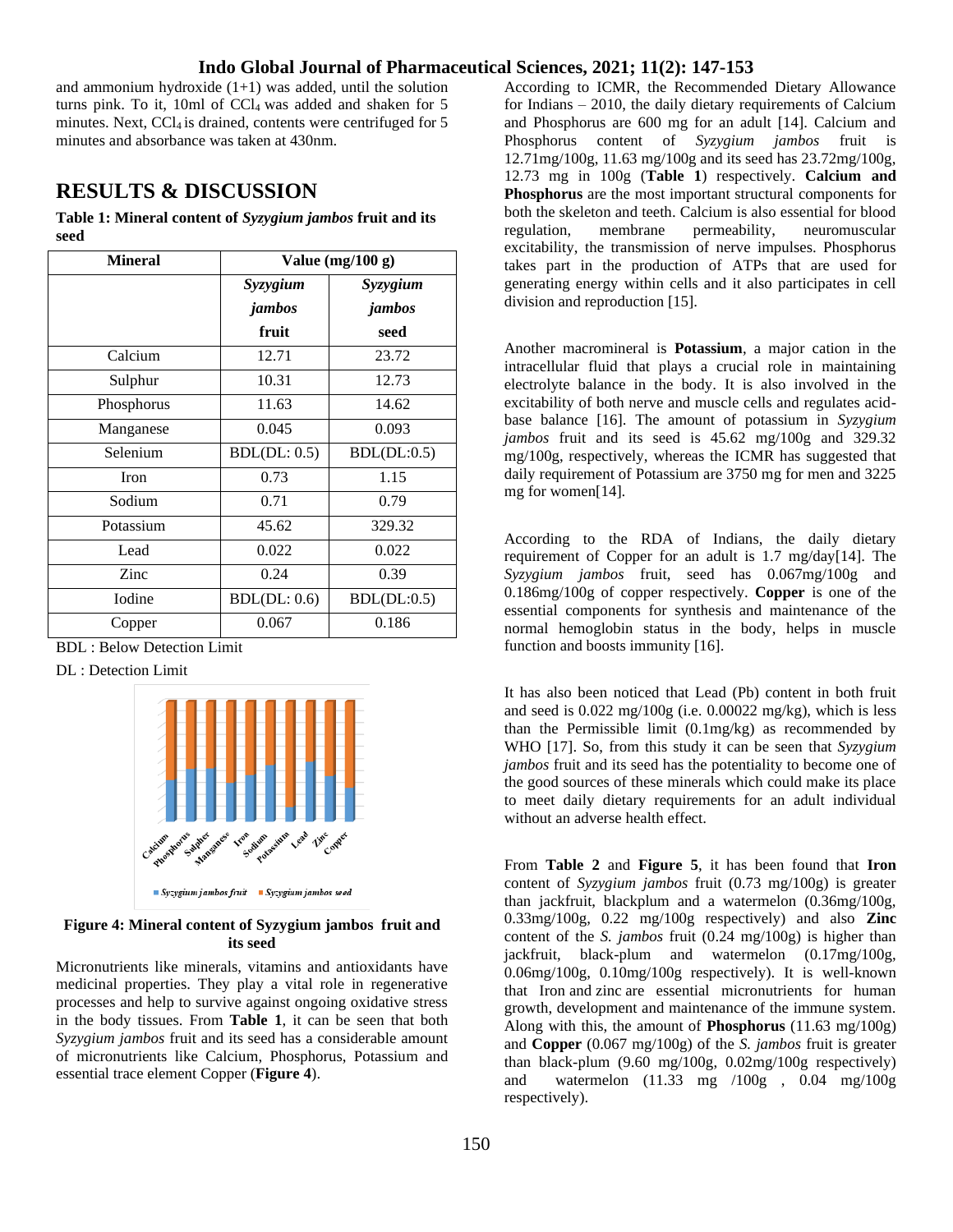| Table 2: Comparison among the mineral content of jack |
|-------------------------------------------------------|
| fruit, black plum and watermelon fruit with Syzygium  |
| <i>jambos</i> fruit (obtained in this study)          |

| <b>Mineral</b> | Value $(mg/100 g)$                                                      |                                                                    |                                                                                   |                                                |
|----------------|-------------------------------------------------------------------------|--------------------------------------------------------------------|-----------------------------------------------------------------------------------|------------------------------------------------|
|                | <b>Artocarpus</b><br>heterophyll<br><b>us</b><br>(Jack fruit)<br>$[18]$ | Syzygiu<br>$\boldsymbol{m}$<br>cumini<br>(Black<br>plum)<br>$[18]$ | <i><b>Citrullus</b></i><br><i>lanatus</i><br>(Watermelo<br>$\mathbf{n}$<br>$[18]$ | Syzygiu<br>$\boldsymbol{m}$<br>jambos<br>fruit |
| Calcium        | 35.03                                                                   | 25.36                                                              | 5.29                                                                              | 12.71                                          |
| Sulphur        |                                                                         |                                                                    |                                                                                   | 10.31                                          |
| Phoshoru<br>S  | 23.02                                                                   | 9.60                                                               | 11.33                                                                             | 11.63                                          |
| Mangane<br>se  | 0.35                                                                    | 0.04                                                               | 0.04                                                                              | 0.045                                          |
| Zinc           | 0.17                                                                    | 0.06                                                               | 0.10                                                                              | 0.24                                           |
| <b>Iron</b>    | 0.36                                                                    | 0.33                                                               | 0.22                                                                              | 0.73                                           |
| Sodium         | 1.62                                                                    | 2.64                                                               | 1.89                                                                              | 0.71                                           |
| Potassiu<br>m  | 279                                                                     | 103                                                                | 124                                                                               | 45.62                                          |
| Copper         | 0.19                                                                    | 0.02                                                               | 0.04                                                                              | 0.067                                          |



**Figure 5: Comparison of different mineral contents among fruits**



**Figure 6: Comparison of different mineral contents among seeds**

**Table 3:Comparison among the mineral content of jack fruit, black plum and watermelon seed with** *Syzygium jambos* **seed (obtained in this study)**

| <b>Mineral</b>        | Value $(mg/100 g)$                                                             |                                                                            |                                                                                      |                                               |
|-----------------------|--------------------------------------------------------------------------------|----------------------------------------------------------------------------|--------------------------------------------------------------------------------------|-----------------------------------------------|
|                       | <b>Artocarpus</b><br>heterophyll<br><b>US</b><br>(Jackfruit)<br>seed<br>$[18]$ | Syzygiu<br>$\boldsymbol{m}$<br>cimuni<br>(Black<br>plum)<br>seed<br>$[19]$ | <i><b>Citrullus</b></i><br><i>lanatus</i><br>(Watermelo<br>$\mathbf{n}$<br>seed [20] | Syzygiu<br>$\boldsymbol{m}$<br>jambos<br>seed |
| Calcium               | 37.56                                                                          | 0.65                                                                       | 44 *                                                                                 | 23.72                                         |
| Sulphur               |                                                                                |                                                                            |                                                                                      | 12.73                                         |
| Phosphor<br><b>us</b> | 29.33                                                                          | 0.072                                                                      | 663*                                                                                 | 14.32                                         |
| Mangane<br>se         | 0.27                                                                           |                                                                            | $2.6*$                                                                               | 0.093                                         |
| Zinc                  | 0.29                                                                           | 0.009                                                                      | $3.7*$                                                                               | 0.39                                          |
| Iron                  | 0.37                                                                           | 0.14                                                                       | 9*                                                                                   | 1.15                                          |
| Sodium                | 4.00                                                                           |                                                                            | $3.9*$                                                                               | 0.79                                          |
| Potassiu<br>m         | 376                                                                            | 16.07                                                                      | $652*$                                                                               | 329.32                                        |
| Cooper                | 0.21                                                                           |                                                                            | $1.6*$                                                                               | 0.186                                         |

\*In the original paper, the value was given in ppm unit. But for convenience, the value has been converted in mg/100 g.

From **Table 3** and **Figure 6**, it can be seen that **Zinc** and **Iron** content of *Syzygium jambos* seed (0.39 mg/100g, 1.15mg/100g, respectively) is higher than jackfruit and black plum seed. The **Copper** and **Potassium** content of *S. jambos* seed (0.186mg/100g, 329.32mg/100g, respectively) is very similar to jackfruit seed (0.21 mg/100g, 376 mg/100g respectively). As per data, the overall mineral content of *Syzygium jambos* seed is greater than black plum (*Syzygium cumini*) seed. It has been reported that black plum seed has many beneficial health effects like anti-diabetic, anti-cancer, anti-bacterial activity and also effective for Alzheimer's disease [21, 22, 23]. It may be concluded that *Syzygium jambos* seed may also have similar beneficial health effects like a black plum seed that are yet to be revealed.

# **CONCLUSION**

Nowadays, many researchers suggest that daily consumption of an adequate amount of fruit, vegetable and edible seed is one of the best ways to keep away metabolic and neurodegenerative diseases. In spite of being abundant with micronutrients and trace elements, *Syzygium jambos* fruit and seed remain underutilized. This fruit and edible seed can be introduced in the dietary regimen that would be associated with the nutritional requirement for an individual's optimum growth as well as it could be beneficial for combating many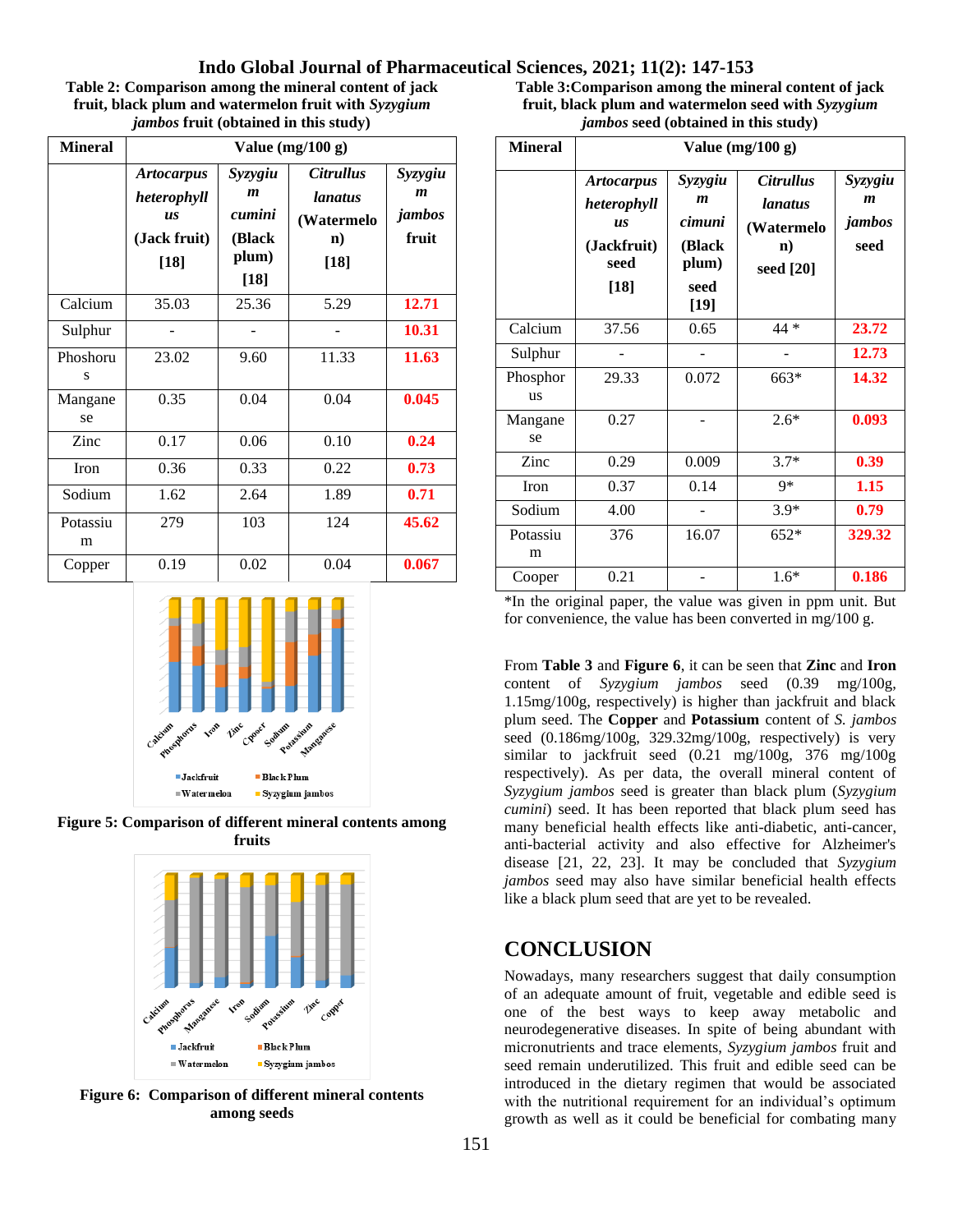oxidative stress-related diseases. However, further study is necessary to understand the full range of health benefits of *Syzygium jambos* fruit and seed.

# **ACKNOWLEDGEMENT**

The experiment has been financially supported by the University Grant Commission. The Botanical Survey of India, Shibpur, Howrah has helped in the identification of the sample.

# **CONFLICT OF INTEREST**

There is no conflict of interest regarding the research article.

# **DATA AVAILABILITY**

Available on request

# **FUNDING SOURCE**

The experiment has been financially supported by the University Grant Commission.

# **REFERENCES**

[1] Dey, Y.N., Ota, S., Srikanth, N., Jamal, M., Wanjari, M. A.phytopharmacological review on an important medicinal plant – Amorphophallus paeoniifolius. Ayu. 2012; 33 (1) : 27-32.

[2]ITIS Report,

[https://www.itis.gov/servlet/SingleRpt/SingleRpt?search\\_topic](https://www.itis.gov/servlet/SingleRpt/SingleRpt?search_topic=TSN&search_value=505420#null) [=TSN&search\\_value=505420#null,](https://www.itis.gov/servlet/SingleRpt/SingleRpt?search_topic=TSN&search_value=505420#null)accessed date- 13July2019

[3] Orwa, C., Mutua, A., Kindt, R. , Jamnadass, R., Simons, A. 2009 Agroforestree Database: a tree reference and selection guide version 4.0, http://www.worldagroforestry.org/sites/treedbs/treedatabases.a sp. Accessed date- 13July 2019

[4] Toptropicas,

[https://toptropicals.com/cgi-](https://toptropicals.com/cgi-bin/store/store.cgi?find_in_name_only=1&find=Rose+apple)

bin/store/store.cgi?find in name\_only=1&find=Rose+apple , accessed date -13 July 2019

[5] Flora Fauna Web- Ntional Parks Board[,https://florafaunaweb.nparks.gov.sg/special](https://florafaunaweb.nparks.gov.sg/special-pages/plant-detail.aspx?id=3161)[pages/plant-detail.aspx?id=3161,](https://florafaunaweb.nparks.gov.sg/special-pages/plant-detail.aspx?id=3161) 13 July,2019

[6] Mohantay, S., Cock, IE. Bioactivity of *Syzygium jambos* methanolic extracts: Antibacterial activity and toxicity. Phcog Res. 2010; 2(1):4–9.

[7] D, A.P., Pena, N., Quintero, L., Suarez-Roca, H. Antinociceptive activity of Syzygiumjambos leaves extract on rats, J Ethnopharmacol. 2007; 112 (2): 380-385.

[8] Begum, M.M., Haque,M. et.al. Screening of Antioxidant and Antimicrobial Properties of the *Syzygium jambos L*. Am J Biosci. 2015 ; 3 (2-1): 23-26.

[9] Sathe, P.S., Dighe, V.V. Physicochemical studies, Phytochemical screening and microscopic evaluation of the dried powder of the stem bark of *Syzygium jambos (L.) Alston*. J Pharmacogn Phytochem. 2016 ; 5 (6): 459-463.

[10] Wamba, B.E.N., Paul, N. et.al. *Syzygium jambos* Displayed Antibacterial and Antibiotic Modulating Activities against Resistant Phenotypes. Evid-Based Complementary Altern. Med. 2018 ; 2018(4): 1-12.

[11] Murugan, S., UmaDevi, P., KannikaParameswari, N., Mani,K.R. Antimicrobial Activity of *Syzygium jambos* Against Selected Human Pathogens. Int. J. Phamr. Pharm. Sci. 2011; 3(2): 44-47.

[12] Helrich, K., Official Methods of Analysis, 15th Ed.; Association of Official Analytical Chemists, INC.: USA, 1990 ; 1: 67-74.

[13] Achikanu, C.E., Eze-Steven, P.E., Ude, C.M., Ugwuokolie, O.C., Determination of the vitamin and mineral composition of common leafy vegetables in South eastern Nigeria. Int. J. Curr.Microbiol.App.Sci*.* 2013 ; 2(11): 347- 353.

[14] Indian Council of Medical Research (ICMR), Nutrient Requirements and Recommended Dietary Allowances for Indians. A Report of the Expert Group of the Indian Council of Medical Research 2010, National Institute of Nutrition, Hyderabad, India, 2010: 127-182.

[15] Ebeledike, E.U., Nwokedi, G.IC.,Ndu, O.O.,Okoye, F.BC.,Ochiogu, I.S., Calcium and Phosphorus contents of Body Parts of Some Domestic animals used as meat source in Nigeria. Asian Pac. J. Trop. Med. 2010 ; 3 (5): 395-398.

[16] Srilakshmi, B., Nutrition Science, 3<sup>rd</sup> ed. ; New Age International (P) Limited, Publishers: New Delhi, 2009: 162- 197.

[17] FAO/WHO (2014) General standards for contaminants and toxins in food and feed (CODEX STAN 193-1995).

[18] Longvah, T., Ananthan, R., Bhaskarachary, K., Venkaiah, K., Indian Food Composition Tables, National Instiitute of Nutrition (ICMR) Department of Health Research, Ministry of Health and Family Welfare, Government of India : Hyderabad, 2017: 125-131.

[19] Krishnasagar, R.B., Desai, G.B., Sawat, A.R., Deshmukh, N.M. Physico-chemical and nutritional properties of jamun (Syzygium cumini) seed. J PharmacognPhytochem. 2019 ; 8(2): 211-213.

[20] Mehra,M., VaniPasricha, Gupta, R.K. Estimation of nutritional, phytochemical and antioxidant activity of seeds of musk melon (Cucumismelo) and water melon (Citrulluslanatus) and nutritional analysis of their respective oils. J Pharmacogn Phytochem. 2015 ;3(6): 98-102.

[21] Kumar, A., Iiavarasan, R. et.al. Anti-diabetic activity of Syzygium cumini and its isolated compound against streptozotocin-induced diabetic rats. J. Med. Palnt Res. 2008 ; 2(9): 246-249.

[22] Yadav,S.S., Meshram, G.A., Shinde, D., Patil, R.C., Manohar, S.M., Upadhye, M.V. Antibacterial and Anticancer